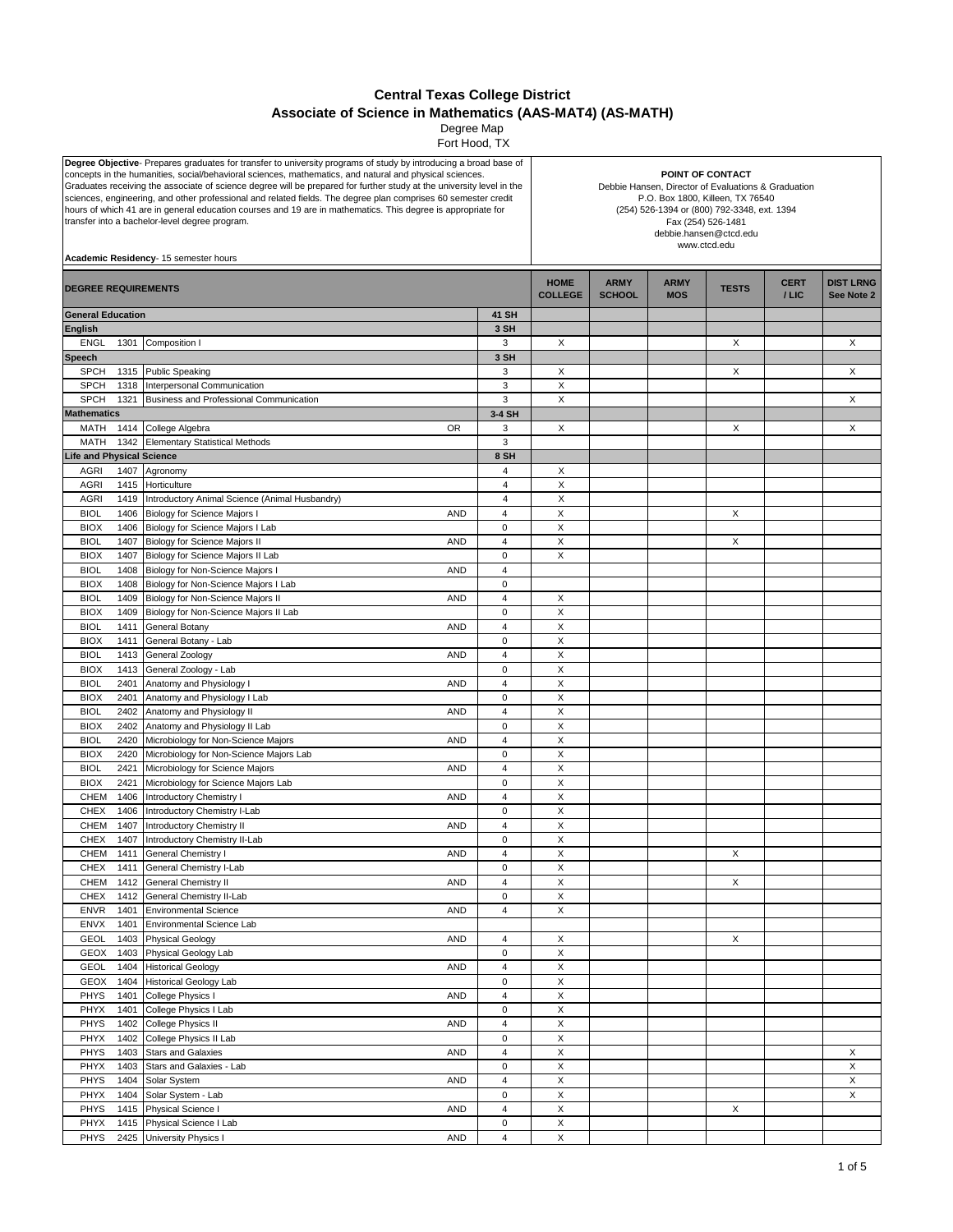| PHYX<br>2425                       | University Physics I Lab                                                                    | $\pmb{0}$                   | $\boldsymbol{\mathsf{X}}$ |   |             |   |
|------------------------------------|---------------------------------------------------------------------------------------------|-----------------------------|---------------------------|---|-------------|---|
| PHYS<br>2426                       | University Physics II<br>AND                                                                | $\overline{4}$              | X                         |   |             |   |
| PHYX<br>2426                       | University Physics II Lab                                                                   | $\pmb{0}$                   | X                         |   |             |   |
| <b>Creative Arts</b>               |                                                                                             | 3 SH                        |                           |   |             |   |
| <b>ARTS</b><br>1303                | Art History I                                                                               | 3                           | Х                         |   | X           | X |
| <b>ARTS</b><br>1304                | Art History II                                                                              | 3                           | X                         |   |             | X |
| 1310<br><b>DRAM</b>                | Introduction to Theater                                                                     | 3                           | X                         |   |             |   |
| <b>DRAM</b>                        |                                                                                             | 3                           | $\mathsf X$               |   |             |   |
| 2366                               | Introduction to Cinema                                                                      | 3                           |                           |   |             |   |
| <b>HUMA</b><br>1315                | Fine Arts Appreciation                                                                      |                             | Χ                         |   |             |   |
| Language, Philosophy, & Culture    |                                                                                             | 3 SH                        |                           |   |             |   |
| ANTH<br>2351                       | Cultural Anthropology                                                                       | 3                           | X                         |   |             | X |
| <b>DRAM</b><br>2361                | History of Theatre I                                                                        | 3                           | $\mathsf X$               |   |             |   |
| <b>DRAM</b><br>2362                | History of Theatre II                                                                       | 3                           | X                         |   |             |   |
| <b>ENGL</b><br>2322                | <b>British Literature I</b>                                                                 | 3                           | $\mathsf X$               |   | X           | X |
| <b>ENGL</b><br>2323                | <b>British Literature II</b>                                                                | 3                           | Χ                         |   | X           | X |
| <b>ENGL</b><br>2327                | American Literature I                                                                       | 3                           | X                         |   | X           | X |
| <b>ENGL</b><br>2328                | American Literature II                                                                      | 3                           | Χ                         |   | X           | Χ |
| <b>ENGL</b><br>2332                | World Literature I                                                                          | $\mathsf 3$                 | X                         |   |             | X |
| <b>FREN</b><br>1411                | Beginning French I                                                                          | $\overline{\mathbf{4}}$     | X                         |   | Х           |   |
| <b>FREN</b><br>1412                | <b>Beginning French II</b>                                                                  | $\sqrt{4}$                  | $\mathsf X$               |   | X           |   |
| <b>GERM</b><br>1411                | Beginning German I                                                                          | $\sqrt{4}$                  | $\mathsf X$               |   | X           |   |
| <b>GERM</b><br>1412                | Beginning German II                                                                         | $\overline{4}$              | $\mathsf X$               |   | X           |   |
| <b>MUSI</b><br>1306                | Music Appreciation                                                                          | 3                           | X                         |   |             |   |
| <b>MUSI</b><br>1307                | Music Literature                                                                            | 3                           | X                         |   |             |   |
| PHIL<br>1301                       |                                                                                             | 3                           | X                         |   |             | X |
|                                    | Introduction to Philosophy                                                                  |                             |                           |   |             |   |
| PHIL<br>1304                       | Introduction to World Religions                                                             | 3                           | $\mathsf X$               |   | X           | X |
| PHIL<br>2306                       | Introduction to Ethics                                                                      | 3                           | $\mathsf X$               |   | X           | Χ |
| PHIL<br>2307                       | Introduction to Social and Political Philosophy                                             | 3                           | $\mathsf X$               |   |             | X |
| PHIL<br>2321                       | Philosophy of Religion                                                                      | $\mathsf 3$                 | X                         |   |             | Χ |
| <b>RUSS</b><br>1411                | Beginning Russian I                                                                         | $\overline{4}$              | Χ                         | X |             | X |
| <b>RUSS</b><br>1412                | Beginning Russian II                                                                        | $\overline{4}$              | X                         | X |             | X |
| SPAN<br>1411                       | Beginning Spanish I                                                                         | $\overline{4}$              | $\mathsf X$               |   | X           |   |
| SPAN<br>1412                       | Beginning Spanish II                                                                        | $\overline{4}$              | $\mathsf X$               |   | X           |   |
| <b>Social/Behavioral Science</b>   |                                                                                             | <b>15 SH</b>                |                           |   |             |   |
| GOVT<br>2305                       | <b>Federal Government</b>                                                                   | 3                           | X                         |   | X           | X |
| GOVT<br>2306                       | <b>Texas Government</b>                                                                     | 3                           | X                         |   | X           | X |
| <b>HIST</b><br>1301                | United States History I                                                                     | 3                           | $\mathsf X$               |   | X           | X |
| <b>HIST</b><br>1302                | United States History II                                                                    | 3                           | Χ                         |   | X           | X |
|                                    |                                                                                             |                             |                           |   |             |   |
|                                    |                                                                                             |                             |                           |   |             |   |
|                                    | And one of the following courses:                                                           |                             |                           |   |             |   |
| <b>AGRI</b><br>2317                | Introduction to Agriculture Economics                                                       | 3                           | X                         |   |             | X |
| <b>ECON</b><br>2301                | Principles of Macroeconomics                                                                | 3                           | Χ                         |   | Х           | X |
| <b>ECON</b><br>2302                | Principles of Microeconomics                                                                | 3                           | X                         |   | X           | Χ |
| GEOG<br>1301                       | Physical Geography                                                                          | 3                           | X                         |   |             | X |
| GEOG<br>1302                       | Cultural Geography                                                                          | 3                           | $\mathsf X$               |   | X           | X |
| GEOG<br>1303                       | World Regional Geography                                                                    | 3                           | $\boldsymbol{\mathsf{X}}$ |   |             | X |
| GOVT<br>2304                       | Introduction to Political Science                                                           | 3                           | $\mathsf X$               |   |             |   |
| <b>HIST</b><br>2301                | <b>Texas History</b>                                                                        | 3                           | $\boldsymbol{\mathsf{X}}$ |   |             | X |
| <b>HIST</b><br>2311                | <b>Western Civilization I</b>                                                               | 3                           | X                         |   | X           | X |
| <b>HIST</b>                        | 2312 Western Civilization II                                                                | 3                           | X                         |   | $\times$    | X |
| <b>HIST</b><br>2381                | African-American History                                                                    | 3                           | X                         |   |             | X |
| <b>PSYC</b><br>2301                | General Psychology                                                                          | 3                           | $\pmb{\times}$            |   | X           | X |
| <b>PSYC</b><br>2308                | Child Psychology                                                                            | 3                           | $\mathsf X$               |   | $\mathsf X$ | X |
| <b>PSYC</b><br>2314                | Life Span Growth and Development                                                            | 3                           | X                         |   | X           | X |
|                                    |                                                                                             |                             |                           |   |             |   |
| <b>PSYC</b><br>2315                | Psychology of Adjustment                                                                    | 3                           | $\mathsf X$               |   |             | X |
| <b>PSYC</b><br>2316                | Psychology of Personality                                                                   | 3                           | X                         |   |             | X |
| SOCI<br>1301                       | Introduction to Sociology                                                                   | 3                           | $\mathsf X$               |   | X           | X |
| SOCI<br>1306                       | Social Problems                                                                             | 3                           | $\mathsf X$               |   |             | X |
| SOCI<br>2301                       | Marriage and the Family                                                                     | 3                           | $\mathsf X$               |   |             | X |
| SOCI<br>2319                       | <b>Minority Studies</b>                                                                     | 3                           | X                         |   |             | X |
| <b>Component Area Option</b>       |                                                                                             | 3-4 SH                      |                           |   |             |   |
| 1407<br><b>AGRI</b>                | Agronomy                                                                                    | 4                           |                           |   |             |   |
| <b>AGRI</b><br>1415                | Horticulture                                                                                | $\overline{4}$              | X                         |   |             |   |
| <b>AGRI</b><br>1419                | Introductory Animal Science (Animal Husbandry)                                              | $\pmb{4}$                   | $\mathsf X$               |   |             |   |
| <b>AGRI</b><br>2317                | Introduction to Agriculture Economics                                                       | 3                           | $\mathsf X$               |   |             |   |
| ANTH<br>2351                       | <b>Cultural Anthropology</b>                                                                | 3                           | X                         |   |             |   |
| <b>ARTS</b><br>1303                | Art History I                                                                               | 3                           | X                         |   | X           | X |
| <b>ARTS</b><br>1304                | Art History II                                                                              | 3                           | X                         |   |             | X |
| <b>BCIS</b><br>1305                |                                                                                             | 3                           | $\mathsf X$               |   |             | X |
|                                    | <b>Business Computer Applications</b>                                                       |                             |                           |   |             |   |
| <b>BIOL</b><br>1406                | <b>Biology for Science Majors I</b><br><b>AND</b>                                           | $\sqrt{4}$                  | $\mathsf X$               |   | X           |   |
| <b>BIOX</b><br>1406                | Biology for Science Majors I Lab                                                            | $\mathbf 0$                 | $\mathsf X$               |   |             |   |
| <b>BIOL</b><br>1407                | Biology for Science Majors II<br>AND                                                        | $\overline{4}$              | X                         |   | X           |   |
| <b>BIOX</b><br>1407                | Biology for Science Majors II Lab                                                           | $\pmb{0}$                   | $\boldsymbol{\mathsf{X}}$ |   |             |   |
| <b>BIOL</b><br>1408<br><b>BIOX</b> | Biology for Non-Science Majors I<br><b>AND</b><br>1408 Biology for Non-Science Majors I Lab | $\overline{4}$<br>$\pmb{0}$ | X<br>X                    |   |             |   |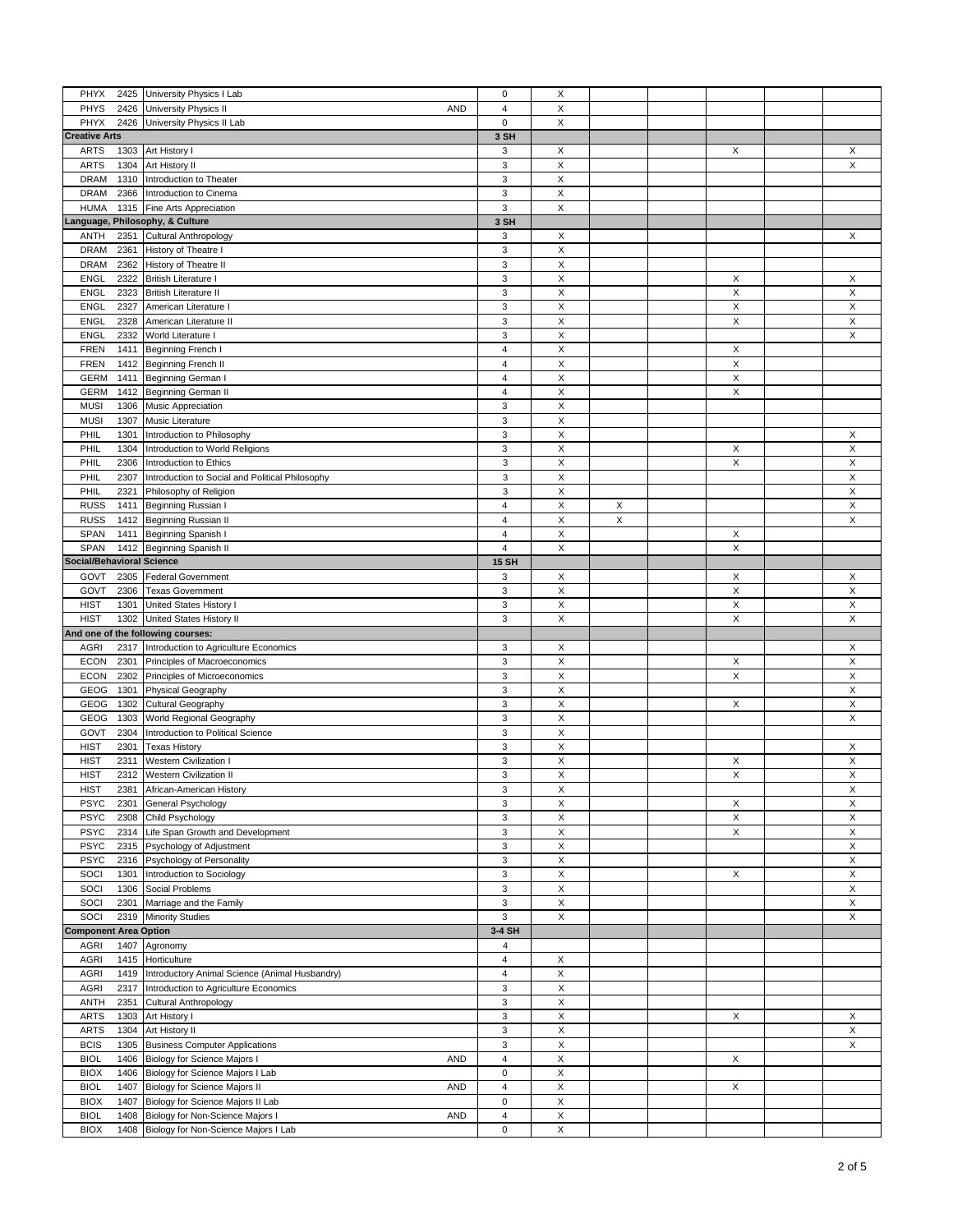| <b>BIOL</b>         | 1409 Biology for Non-Science Majors II<br>AND     | $\overline{4}$          | $\boldsymbol{\mathsf{X}}$ |   |   |                           |                           |   |
|---------------------|---------------------------------------------------|-------------------------|---------------------------|---|---|---------------------------|---------------------------|---|
| <b>BIOX</b><br>1409 | Biology for Non-Science Majors II Lab             | $\mathbf 0$             | X                         |   |   |                           |                           |   |
| <b>BIOL</b><br>1411 | General Botany<br><b>AND</b>                      | $\overline{4}$          | X                         |   |   |                           |                           |   |
|                     |                                                   |                         |                           |   |   |                           |                           |   |
| <b>BIOX</b><br>1411 | General Botany - Lab                              | $\mathbf 0$             | X                         |   |   |                           |                           |   |
| <b>BIOL</b><br>1413 | General Zoology<br><b>AND</b>                     | $\sqrt{4}$              | X                         |   |   |                           |                           |   |
| <b>BIOX</b><br>1413 | General Zoology - Lab                             | $\pmb{0}$               | $\mathsf X$               |   |   |                           |                           |   |
|                     |                                                   |                         |                           |   |   |                           |                           |   |
| <b>BIOL</b><br>2401 | Anatomy and Physiology I<br><b>AND</b>            | $\sqrt{4}$              | X                         |   |   |                           |                           |   |
| <b>BIOX</b><br>2401 | Anatomy and Physiology I Lab                      | $\pmb{0}$               | X                         |   |   |                           |                           |   |
|                     |                                                   |                         |                           |   |   |                           |                           |   |
| <b>BIOL</b><br>2402 | Anatomy and Physiology II<br><b>AND</b>           | $\overline{\mathbf{4}}$ | X                         |   |   |                           |                           |   |
| <b>BIOX</b><br>2402 | Anatomy and Physiology II Lab                     | $\pmb{0}$               | X                         |   |   |                           |                           |   |
| <b>BIOL</b><br>2420 | <b>AND</b><br>Microbiology for Non-Science Majors | $\sqrt{4}$              | X                         |   |   |                           |                           |   |
|                     |                                                   |                         |                           |   |   |                           |                           |   |
| <b>BIOX</b><br>2420 | Microbiology for Non-Science Majors Lab           | $\mathbf 0$             | X                         |   |   |                           |                           |   |
| <b>BIOL</b><br>2421 | Microbiology for Science Majors<br><b>AND</b>     | $\overline{4}$          | Χ                         |   |   |                           |                           |   |
|                     |                                                   |                         |                           |   |   |                           |                           |   |
| <b>BIOX</b><br>2421 | Microbiology for Science Majors Lab               | $\bf 0$                 | Χ                         |   |   |                           |                           |   |
| <b>BUSI</b><br>1301 | <b>Business Principles</b>                        | $\mathsf 3$             | X                         |   |   |                           |                           |   |
|                     |                                                   |                         |                           |   |   |                           |                           |   |
| <b>CHEM</b><br>1406 | Introductory Chemistry I<br><b>AND</b>            | $\overline{4}$          | X                         |   |   |                           |                           |   |
| CHEX<br>1406        | Introductory Chemistry I-Lab                      | $\pmb{0}$               | X                         |   |   |                           |                           |   |
| CHEM<br>1407        | Introductory Chemistry II<br><b>AND</b>           | $\sqrt{4}$              | X                         |   |   |                           |                           |   |
|                     |                                                   |                         |                           |   |   |                           |                           |   |
| <b>CHEX</b><br>1407 | Introductory Chemistry II-Lab                     | $\pmb{0}$               | $\mathsf X$               |   |   |                           |                           |   |
| CHEM<br>1411        | General Chemistry I<br><b>AND</b>                 | $\overline{4}$          | $\boldsymbol{\mathsf{X}}$ |   |   | X                         |                           |   |
|                     |                                                   |                         |                           |   |   |                           |                           |   |
| <b>CHEX</b><br>1411 | General Chemistry I-Lab                           | $\pmb{0}$               | $\boldsymbol{\mathsf{X}}$ |   |   |                           |                           |   |
| CHEM<br>1412        | General Chemistry II<br><b>AND</b>                | $\overline{4}$          | $\boldsymbol{\mathsf{X}}$ |   |   | X                         |                           |   |
| <b>CHEX</b><br>1412 | General Chemistry II-Lab                          | $\pmb{0}$               | $\mathsf X$               |   |   |                           |                           |   |
|                     |                                                   |                         |                           |   |   |                           |                           |   |
| COSC<br>1301        | Introduction to Computing                         | 3                       | $\boldsymbol{\mathsf{X}}$ | X | X | X                         |                           | X |
| <b>DRAM</b><br>1310 | Introduction to Theater                           | 3                       | $\mathsf X$               |   |   |                           |                           |   |
|                     |                                                   |                         |                           |   |   |                           |                           |   |
| <b>DRAM</b><br>2361 | History of Theatre I                              | 3                       | X                         |   |   |                           |                           |   |
| DRAM<br>2362        | History of Theatre II                             | 3                       | $\mathsf X$               |   |   |                           |                           |   |
| <b>DRAM</b><br>2366 | Introduction to Cinema                            | $\mathsf 3$             | X                         |   |   |                           |                           |   |
|                     |                                                   |                         |                           |   |   |                           |                           |   |
| <b>ECON</b><br>2301 | Principles of Macroeconomics                      | 3                       | $\mathsf X$               |   |   | X                         |                           |   |
| <b>ECON</b><br>2302 | Principles of Microeconomics                      | $\mathsf 3$             | $\mathsf X$               |   |   | X                         |                           |   |
|                     |                                                   |                         |                           |   |   |                           |                           |   |
| <b>ENGL</b><br>1302 | Composition II                                    | 3                       | $\mathsf X$               |   |   |                           |                           |   |
| <b>ENGL</b><br>2322 | <b>British Literature</b>                         | 3                       | X                         |   |   |                           |                           |   |
|                     |                                                   |                         |                           |   |   |                           |                           |   |
| <b>ENGL</b><br>2323 | <b>British Literature II</b>                      | $\mathsf 3$             | X                         |   |   | X                         |                           | X |
| <b>ENGL</b><br>2327 | American Literature I                             | $\mathsf 3$             | X                         |   |   |                           |                           |   |
| <b>ENGL</b><br>2328 |                                                   | 3                       | $\mathsf X$               |   |   |                           |                           |   |
|                     | American Literature II                            |                         |                           |   |   |                           |                           |   |
| <b>ENGL</b><br>2332 | World Literature I                                | 3                       | X                         |   |   |                           |                           |   |
| <b>ENVR</b><br>1401 | Environmental Science I<br><b>AND</b>             | $\overline{\mathbf{4}}$ |                           |   |   | X                         |                           |   |
|                     |                                                   |                         |                           |   |   |                           |                           |   |
|                     |                                                   |                         | X                         |   |   |                           |                           |   |
| <b>ENVX</b><br>1401 | Environmental Science I-Lab                       | 0                       | X                         |   |   |                           | X                         |   |
|                     |                                                   |                         |                           |   |   |                           |                           |   |
| <b>FREN</b><br>1411 | Beginning French I                                | $\overline{4}$          | X                         | X |   | Χ                         | X                         | X |
| <b>FREN</b><br>1412 | <b>Beginning French II</b>                        | $\overline{\mathbf{4}}$ | X                         | X |   | X                         | X                         | Χ |
| GEOG<br>1301        |                                                   | $\mathsf 3$             | $\boldsymbol{\mathsf{X}}$ |   |   |                           |                           | X |
|                     | Physical Geography                                |                         |                           |   |   |                           |                           |   |
| GEOG<br>1302        | Cultural Geography                                | $\mathsf 3$             | X                         |   |   | X                         |                           | X |
| GEOG<br>1303        | World Regional Geography                          | $\mathsf 3$             | $\mathsf X$               |   |   | X                         |                           | X |
|                     |                                                   |                         |                           |   |   |                           |                           |   |
| <b>GEOL</b><br>1403 | <b>Physical Geology</b><br><b>AND</b>             | $\overline{4}$          | X                         |   |   | X                         |                           |   |
| GEOX<br>1403        | Physical Geology Lab                              | $\pmb{0}$               | X                         |   |   |                           |                           |   |
| <b>GEOL</b><br>1404 | <b>Historical Geology</b><br><b>AND</b>           | $\overline{4}$          | $\boldsymbol{\mathsf{X}}$ |   |   |                           |                           |   |
|                     |                                                   |                         |                           |   |   |                           |                           |   |
| <b>GEOX</b><br>1404 | <b>Historical Geology Lab</b>                     | $\pmb{0}$               | $\boldsymbol{\mathsf{X}}$ |   |   |                           |                           |   |
| <b>GERM</b><br>1411 | Beginning German I                                | $\overline{4}$          | $\mathsf X$               | X |   | X                         | X                         | X |
| <b>GERM</b>         |                                                   | $\overline{4}$          | X                         | X |   | $\boldsymbol{\mathsf{X}}$ | $\boldsymbol{\mathsf{X}}$ | X |
|                     | 1412 Beginning German II                          |                         |                           |   |   |                           |                           |   |
| GOVT<br>2304        | Introduction to Political Science                 | 3                       | Х                         |   |   |                           |                           |   |
| <b>HIST</b><br>2301 | <b>Texas History</b>                              | $\mathsf 3$             | Χ                         |   |   |                           |                           | X |
|                     |                                                   |                         |                           |   |   |                           |                           |   |
| <b>HIST</b><br>2311 | <b>Western Civilization I</b>                     | $\mathsf 3$             | X                         |   |   | Х                         |                           | X |
| <b>HIST</b><br>2312 | <b>Western Civilization II</b>                    | 3                       | $\mathsf X$               |   |   | X                         |                           | X |
|                     |                                                   |                         |                           |   |   |                           |                           |   |
| 2381<br><b>HIST</b> | African-American History                          | 3                       | $\mathsf X$               |   |   |                           |                           | X |
| <b>HUMA</b><br>1315 | Fine Arts Appreciation                            | 3                       | $\mathsf X$               |   |   | X                         |                           | X |
| KINE<br>1106        | <b>Basketball I</b>                               | $\mathbf{1}$            | $\mathsf X$               |   |   |                           |                           |   |
|                     |                                                   |                         |                           |   |   |                           |                           |   |
| <b>KINE</b><br>1107 | <b>Basketball II</b>                              | $\mathbf{1}$            | $\mathsf X$               |   |   |                           |                           |   |
| KINE<br>1108        | Bowling I                                         | $\mathbf{1}$            | $\mathsf X$               |   |   |                           |                           |   |
|                     |                                                   | $\mathbf{1}$            |                           |   |   |                           |                           |   |
| <b>KINE</b><br>1109 | <b>Bowling II</b>                                 |                         | $\mathsf X$               |   |   |                           |                           |   |
| KINE<br>1110        | Fitness Walking I                                 | $\mathbf{1}$            | $\boldsymbol{\mathsf{X}}$ |   |   |                           |                           |   |
| <b>KINE</b><br>1111 | Fitness Walking II                                | $\mathbf{1}$            | $\mathsf X$               |   |   |                           |                           |   |
|                     |                                                   |                         |                           |   |   |                           |                           |   |
| 1114<br>KINE        | Spin Bike I                                       | $\overline{1}$          | X                         |   |   |                           |                           |   |
| 1115<br>KINE        | Spin Bike II                                      | $\mathbf{1}$            | Χ                         |   |   |                           |                           |   |
|                     |                                                   | $\mathbf{1}$            |                           |   |   |                           |                           |   |
| 1122<br>KINE        | Kickboxing/Aerobics                               |                         | X                         |   |   |                           |                           |   |
| KINE<br>1123        | Muay Thai Kickboxing I                            | $\mathbf{1}$            | $\mathsf X$               |   |   |                           |                           |   |
| 1124                |                                                   | $\mathbf{1}$            | $\boldsymbol{\mathsf{X}}$ |   |   |                           |                           |   |
| KINE                | Muay Thai Kickboxing II                           |                         |                           |   |   |                           |                           |   |
| KINE                | 1125 Physical Conditioning I                      | $\mathbf{1}$            | $\mathsf X$               | X | X |                           |                           |   |
| KINE                | 1126 Physical Conditioning II                     | $\mathbf{1}$            | X                         | X | X |                           |                           |   |
|                     |                                                   |                         |                           |   |   |                           |                           |   |
| 1127<br>KINE        | Soccer I                                          | $\mathbf{1}$            | $\mathsf X$               |   |   |                           |                           |   |
| 1128<br>KINE        | Soccer II                                         | $\mathbf{1}$            | X                         |   |   |                           |                           |   |
|                     |                                                   |                         |                           |   |   |                           |                           |   |
| KINE<br>1132        | Swimming I                                        | $\mathbf{1}$            | $\boldsymbol{\mathsf{X}}$ | X | X |                           |                           |   |
| KINE<br>1133        | Swimming II                                       | $\mathbf{1}$            | $\mathsf X$               | X | X |                           |                           |   |
| KINE<br>1135        | Tennis I                                          | $\mathbf{1}$            | X                         |   |   |                           |                           |   |
| 1136<br>KINE        | Tennis II                                         | $\mathbf{1}$            | X                         |   |   |                           |                           |   |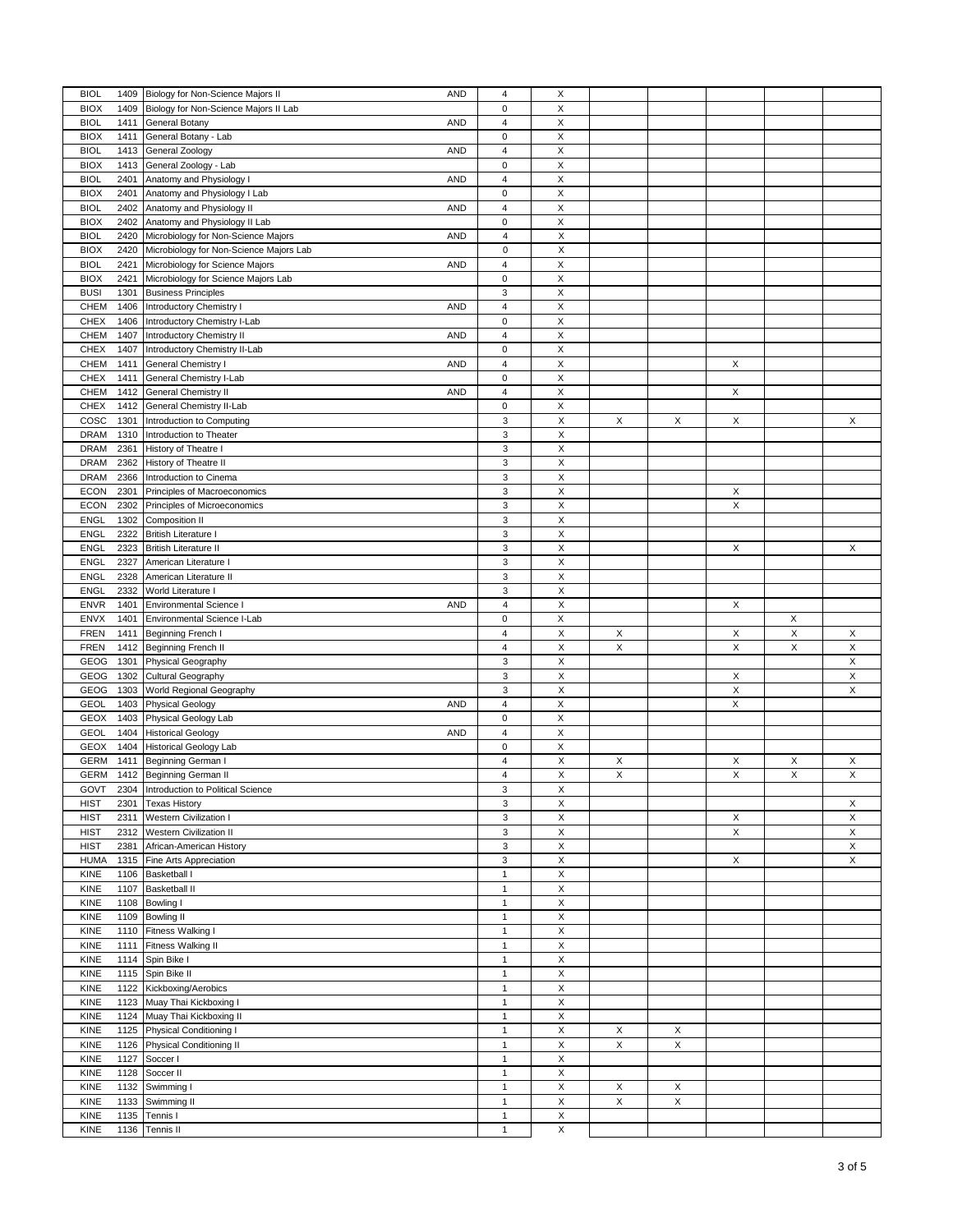| KINE                 | 1137 Volleyball I                                 | $\mathbf{1}$   | Х                         |             |             |                           |             |             |
|----------------------|---------------------------------------------------|----------------|---------------------------|-------------|-------------|---------------------------|-------------|-------------|
| <b>KINE</b><br>1138  | Volleyball II                                     | $\mathbf{1}$   | Χ                         |             |             |                           |             |             |
| KINE<br>1139         | Water Fitness I                                   | $\mathbf{1}$   | X                         |             |             |                           |             |             |
|                      |                                                   |                |                           |             |             |                           |             |             |
| 1140<br><b>KINE</b>  | Water Fitness II                                  | $\mathbf{1}$   | $\mathsf X$               |             |             |                           |             |             |
| <b>KINE</b><br>1143  | Weight Training I                                 | $\mathbf{1}$   | X                         |             |             |                           |             |             |
| 1144<br><b>KINE</b>  | Weight Training II                                | $\mathbf{1}$   | X                         |             |             |                           |             |             |
|                      |                                                   |                |                           |             |             |                           |             |             |
| <b>KINE</b><br>1146  | Yoga I                                            | $\mathbf{1}$   | X                         |             |             |                           |             |             |
| KINE<br>1147         | Yoga II                                           | $\mathbf{1}$   | X                         |             |             |                           |             |             |
| <b>KINE</b><br>1149  |                                                   | $\mathbf{1}$   | X                         |             |             |                           |             |             |
|                      | Jogging I                                         |                |                           |             |             |                           |             |             |
| KINE<br>1150         | Jogging II                                        | $\mathbf{1}$   | X                         |             |             |                           |             |             |
| KINE<br>2100         | Zoomba Cardio                                     | $\mathbf{1}$   | X                         |             |             |                           |             |             |
| KINE<br>2104         | Zoomba Cardio II                                  | $\mathbf{1}$   | X                         |             |             |                           |             |             |
|                      |                                                   |                |                           |             |             |                           |             |             |
| KINE<br>2105         | Krav Self-Defense I                               | $\mathbf{1}$   | X                         |             |             |                           |             |             |
| <b>KINE</b><br>2106  | Krav Self-Defense II                              | $\mathbf{1}$   | X                         |             |             |                           |             |             |
| <b>KINE</b><br>2107  | Boot Camp I                                       | $\mathbf{1}$   | X                         |             |             |                           |             |             |
|                      |                                                   |                |                           |             |             |                           |             |             |
| KINE<br>2108         | Boot Camp II                                      | $\mathbf{1}$   | X                         |             |             |                           |             |             |
| KINE<br>2109         | Eagle Fit I                                       | $\mathbf{1}$   | X                         |             |             |                           |             |             |
| <b>KINE</b>          | 2110 Eagle Fit II                                 | $\mathbf{1}$   | X                         |             |             |                           |             |             |
| <b>MATH</b>          |                                                   | 3              | X                         |             |             |                           |             |             |
| 1314                 | College Algebra                                   |                |                           |             |             |                           |             |             |
| <b>MATH</b><br>1332  | Contemporary Mathematics (Quantitative Reasoning) | 3              | X                         |             |             | X                         |             | X           |
| <b>MATH</b><br>1342  | <b>Elementary Statistical Methods</b>             | 3              | X                         |             |             | $\mathsf X$               |             | Χ           |
| <b>MUSI</b><br>1306  | Music Appreciation                                | 3              | X                         |             |             |                           |             | X           |
|                      |                                                   |                |                           |             |             |                           |             |             |
| <b>MUSI</b><br>1307  | Music Literature                                  | 3              | Χ                         |             |             |                           |             | X           |
| PHIL<br>1301         | Introduction to Philosophy                        | 3              | X                         |             |             |                           |             | X           |
| PHIL<br>1304         | Introduction to World Religions                   | 3              | Χ                         |             |             | Х                         |             | X           |
|                      |                                                   |                |                           |             |             |                           |             |             |
| PHIL<br>2306         | Introduction to Ethics                            | $\mathsf 3$    | Χ                         |             |             | X                         |             | Χ           |
| PHIL<br>2307         | Introduction to Social and Political Philosophy   | $\mathsf 3$    | X                         |             |             |                           |             | Χ           |
| PHIL<br>2321         | Philosophy of Religion                            | $\mathsf 3$    | Χ                         |             |             |                           |             | X           |
|                      |                                                   |                |                           |             |             |                           |             |             |
| PHYS<br>1401         | College Physics I<br><b>AND</b>                   | $\overline{4}$ | $\boldsymbol{\mathsf{X}}$ |             |             |                           |             |             |
| PHYX<br>1401         | College Physics I Lab                             | $\pmb{0}$      | Χ                         |             |             |                           |             |             |
| PHYS<br>1402         | College Physics II<br><b>AND</b>                  | $\overline{4}$ | $\boldsymbol{\mathsf{X}}$ |             |             |                           |             |             |
|                      |                                                   |                |                           |             |             |                           |             |             |
| PHYX<br>1402         | College Physics II Lab                            | $\mathsf 0$    | $\boldsymbol{\mathsf{X}}$ |             |             |                           |             |             |
| PHYS<br>1403         | <b>AND</b><br><b>Stars and Galaxies</b>           | $\overline{4}$ | $\times$                  |             |             | X                         |             | X           |
| PHYX<br>1403         | Stars and Galaxies - Lab                          | $\mathsf 0$    | X                         |             |             |                           |             | X           |
|                      |                                                   |                |                           |             |             |                           |             |             |
| PHYS<br>1404         | Solar System<br><b>AND</b>                        | $\overline{4}$ | Χ                         |             |             |                           |             | Χ           |
| PHYX<br>1404         | Solar System - Lab                                | $\pmb{0}$      | Χ                         |             |             |                           |             | X           |
| PHYS<br>1415         | Physical Science I<br><b>AND</b>                  | 4              | X                         |             |             | X                         |             |             |
|                      |                                                   |                |                           |             |             |                           |             |             |
| PHYX<br>1415         | Physical Science I Lab                            | $\pmb{0}$      | $\boldsymbol{\mathsf{X}}$ |             |             |                           |             |             |
| <b>PSYC</b><br>2301  | General Psychology                                | $\mathsf 3$    | X                         |             |             | X                         |             | X           |
| <b>PSYC</b><br>2308  | Child Psychology                                  | $\mathsf 3$    | X                         |             |             | X                         |             | X           |
|                      |                                                   |                |                           |             |             |                           |             |             |
| <b>PSYC</b><br>2314  | Life Span Growth and Development                  | 3              | X                         |             |             | X                         |             | X           |
| <b>PSYC</b><br>2315  | Psychology of Adjustment                          | 3              | X                         |             |             |                           |             | X           |
| <b>PSYC</b>          | 2316 Psychology of Personality                    | $_{\rm 3}$     | $\times$                  |             |             |                           |             | X           |
| <b>RUSS</b>          |                                                   | $\overline{4}$ | $\mathsf X$               | X           |             | X                         |             | Χ           |
| 1411                 | Beginning Russian I                               |                |                           |             |             |                           |             |             |
| <b>RUSS</b><br>1412  | Beginning Russian II                              | $\overline{4}$ | X                         | X           |             | X                         |             | X           |
| SOCI<br>1301         | Introduction to Sociology                         | $\mathsf 3$    | $\mathsf X$               |             |             | X                         |             | Χ           |
| SOCI<br>1306         | <b>Social Problems</b>                            | $_{\rm 3}$     | Χ                         |             |             |                           |             | X           |
|                      |                                                   |                |                           |             |             |                           |             |             |
| SOCI<br>2301         | Marriage and the Family                           | 3              | X                         |             |             |                           |             | X           |
| SOCI                 | 2319 Minority Studies                             | 3              | X                         |             |             |                           |             | X           |
| SPAN<br>1411         | Beginning Spanish I                               | 4              | X                         | X           |             | Х                         | X           | X           |
|                      |                                                   |                |                           |             |             |                           |             |             |
| SPAN<br>1412         | Beginning Spanish II                              | $\sqrt{4}$     | X                         | $\mathsf X$ |             | X                         | $\mathsf X$ | X           |
| <b>SPCH</b><br>1315  | <b>Public Speaking</b>                            | 3              | $\mathsf X$               | $\mathsf X$ | X           | $\boldsymbol{\mathsf{X}}$ |             | X           |
| <b>SPCH</b><br>1318  | Interpersonal Communication                       | 3              | X                         | X           | Χ           |                           |             |             |
|                      |                                                   |                |                           | X           |             |                           |             |             |
| <b>SPCH</b><br>1321  | Business and Professional Communication           | 3              | $\mathsf X$               |             | $\mathsf X$ |                           |             | X           |
| KINE                 | <b>ELEC</b> Kinesiology Activity                  |                | X                         | X           | X           | X                         | X           | X           |
| PHED                 | <b>ELEC</b> Physical Activity                     |                | X                         | $\mathsf X$ | $\mathsf X$ | $\mathsf X$               | $\mathsf X$ | Χ           |
| Major Requirements** |                                                   | <b>19 SH</b>   |                           |             |             |                           |             |             |
|                      |                                                   |                |                           |             |             |                           |             |             |
| MATH                 | 2412 Precalculus Math                             | $\overline{4}$ | X                         |             |             |                           |             | X           |
| 2413<br>MATH         | Calculus I                                        | $\overline{4}$ | X                         |             |             | X                         |             | Χ           |
| MATH<br>2414         | Calculus II                                       | 4              | X                         |             |             | X                         |             | X           |
|                      |                                                   |                |                           |             |             |                           |             |             |
| MATH<br>2415         | Calculus III                                      | $\overline{4}$ | X                         |             |             |                           |             | X           |
| MATH<br>2320         | <b>Differential Equations</b><br>OR               | 3              | $\pmb{\mathsf{X}}$        |             |             | X                         |             | X           |
| MATH                 | 2318 Linear Algebra                               | $\mathsf 3$    | $\mathsf X$               |             |             |                           |             | $\mathsf X$ |
|                      |                                                   |                |                           |             |             |                           |             |             |
| <b>Total Credits</b> |                                                   | 60 SH          |                           |             |             |                           |             |             |

**Notes:** 1) An "X" in a column indicates that the Institution guarantees to accept credit from the source shown for at least part of the requirement.

2) This column indicates whether a school accepts transfer credit for courses taken through distance learning. It does not mean that the school offers the course through distance learning.

3) A course may be used toward one requirement only.

4) Only lower-level courses are accepted in transfer.

5) The student is responsible for meeting course prerequisites. It is recommended that the student take placement tests prior to enrolling in mathematics, reading-intensive, and writing courses. Based on scores, the student may be required to take a series of developmental study courses.

a) Mathematics courses may include DSMA 0101 Basic Developmental Mathematics, DSMA 0120 Mathematics Lab, DSMA 0300 Developmental Mathematics I, DSMA 0301 Developmental Mathematics II, DSMA 0303 Developmental Mathematics IV, DSMA 0304 Fundamentals of Mathematics II, DSMA 0305 Pre-Algebra, DSMA 0306 Introductory Algebra,<br>DSMA 0307 Intermediate Algebra, DSMA 0309 Fundamentals